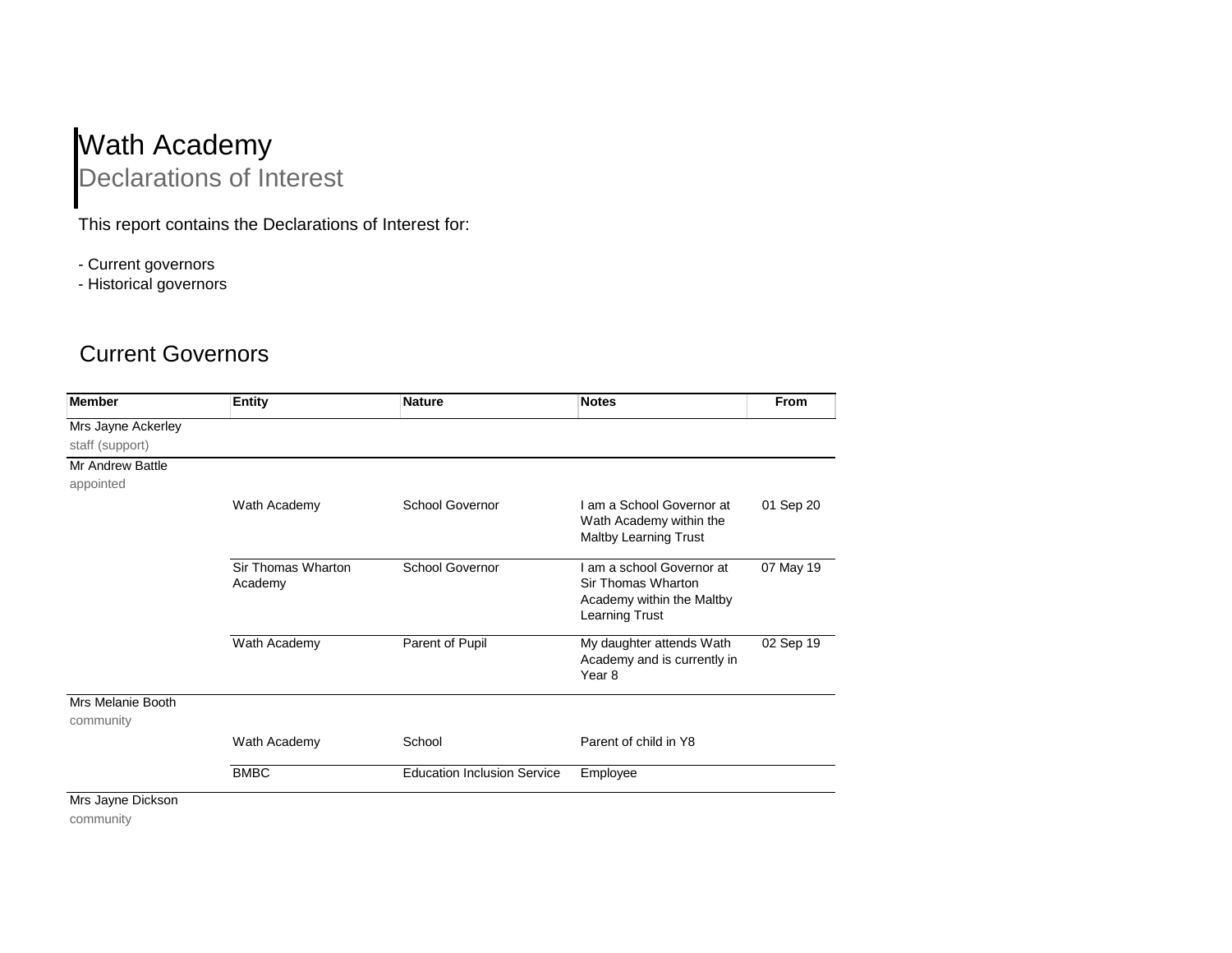|                                           | Wath Victoria Primary<br>School                                               | Governance              |                                                         | 01 Sep 09 |
|-------------------------------------------|-------------------------------------------------------------------------------|-------------------------|---------------------------------------------------------|-----------|
|                                           | Rotherham MBC                                                                 | Employment              |                                                         | 19 Aug 87 |
|                                           | Wath Academy                                                                  | Family                  | Family member employed as<br>a member of teaching staff | 01 Sep 20 |
| Mrs Claire Garbutt<br>parent              |                                                                               |                         |                                                         |           |
|                                           | Wath Academy                                                                  | Education               | Child attending Wath<br>Academy                         | 01 Sep 19 |
|                                           | Northbridge SEN school<br>(NEXUS MAT)                                         | Education               | T & L Governor on<br>Northbridge Board                  | 01 Sep 19 |
|                                           | <b>Learners First School</b><br>Partnership (Wickersley<br>Partnership Trust) | Education & Development | Employee                                                | 01 Jan 20 |
|                                           | Maltby Manor Academy                                                          | Education               | Chair of LGC                                            | 19 Oct 21 |
|                                           | Maltby Lilly Hall Academy                                                     | Education               | Chair of LGC                                            | 19 Oct 21 |
| Mr Matt McDonald<br>additional            |                                                                               |                         |                                                         |           |
| Mr Paddy Murtagh-Burd<br>staff (teaching) |                                                                               |                         |                                                         |           |
| Mrs Nicola Parr                           |                                                                               |                         |                                                         |           |
| appointed                                 | <b>ECM</b> trust                                                              | Trustee                 |                                                         |           |
|                                           |                                                                               |                         |                                                         |           |

Mr Richard Pease

appointed